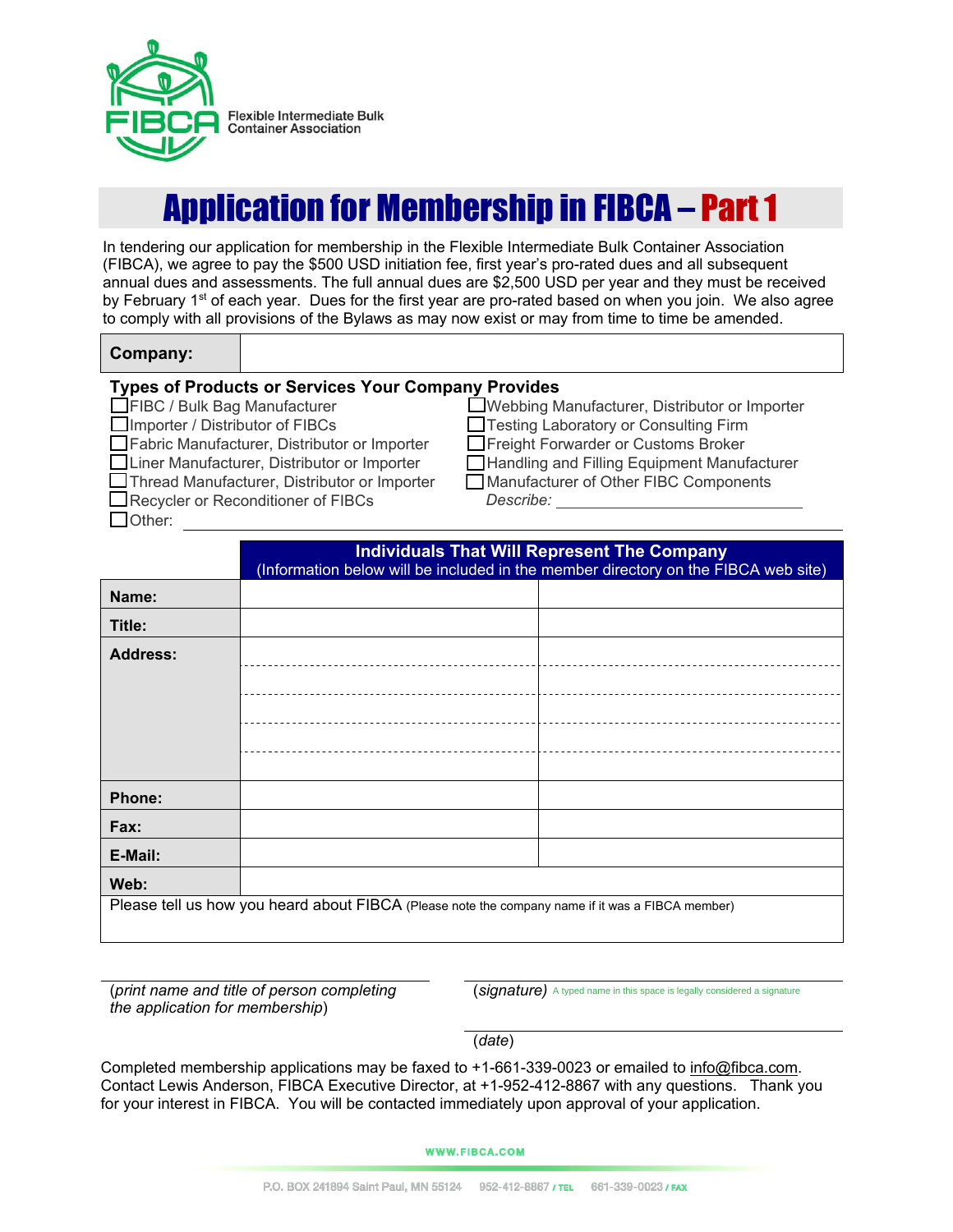

Flexible Intermediate Bulk<br>Container Association

# Member Insurance Certification – Part 2

| Ι,                                                                                                     | (name, title)              |  |  |
|--------------------------------------------------------------------------------------------------------|----------------------------|--|--|
| of                                                                                                     | (company)                  |  |  |
| a member of the Flexible Intermediate Bulk Container Association., hereby certify that the             |                            |  |  |
| member company possess general liability insurance coverage in the amount not less than One            |                            |  |  |
| Million Dollars (\$1,000,000). I further certify that this coverage is in effect at the time of making |                            |  |  |
| this certification and that the member company's insurer                                               |                            |  |  |
|                                                                                                        | <i>(insurance carrier)</i> |  |  |
| has been requested by the member company to immediately notify the Flexible Intermediate               |                            |  |  |

Bulk Container Association, in writing upon cancellation of such coverage.

(*date*) (*print name, title*)

(*signature*) A typed name in this space is legally considered a signature

This certification of general liability coverage must be submitted annually, must be completed by an officer or director of the member company. Completed application forms may be faxed to +1-661- 339-0023 or emailed to info@fibca.com. Contact Lewis Anderson, FIBCA Executive Director, at +1-952-412-8867 with any questions.

**WWW.FIBCA.COM**